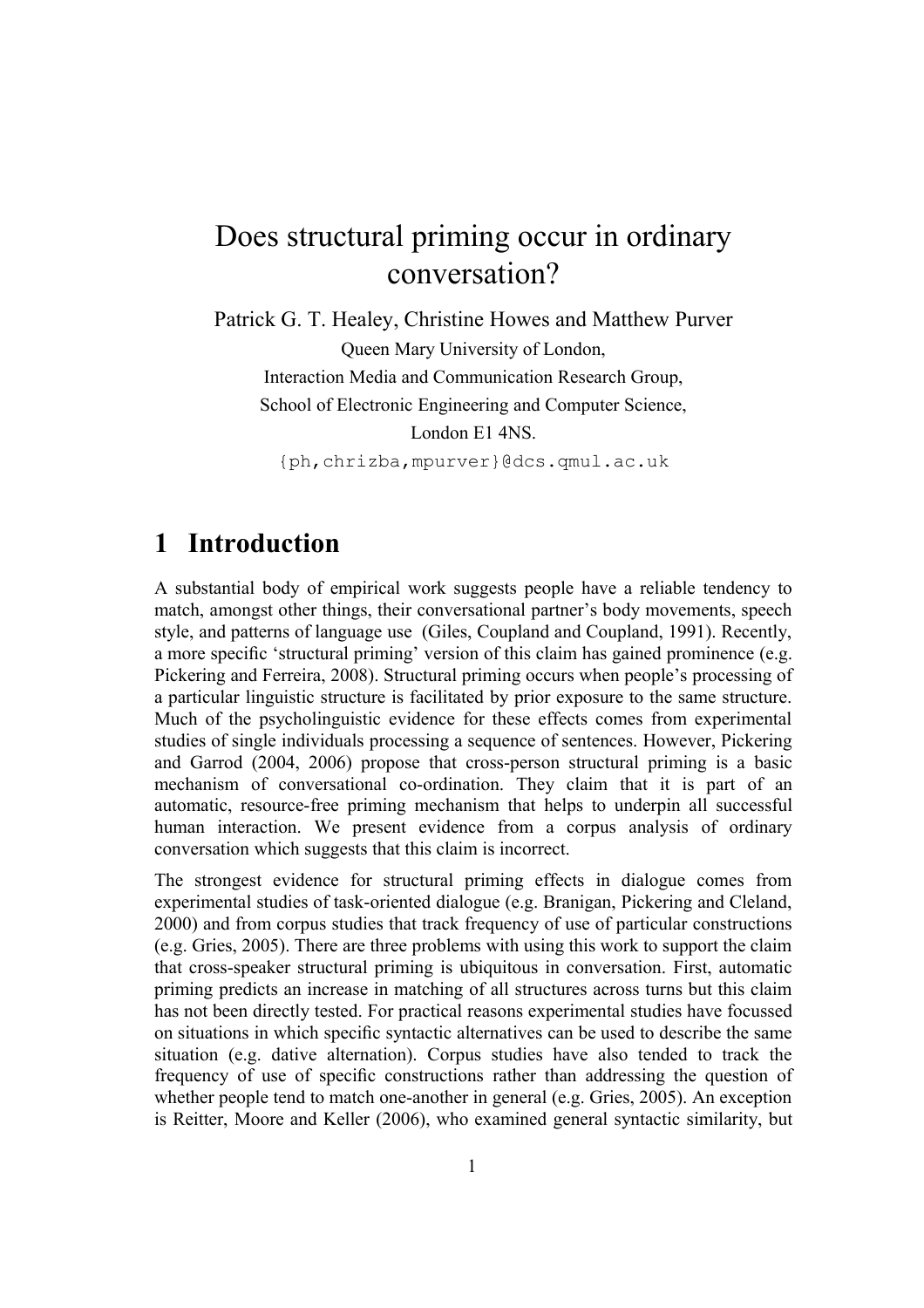results were unclear – see below. The second problem is that the data used in these studies is not adequately representative of ordinary dialogue. Gries's (2005) corpus is biased towards written and spoken monologue and a significant proportion of the dialogues it samples involve specialised institutional settings, e.g. legal crossexaminations and broadcast interviews. Reitter, Moore and Keller (2006) used two corpora, one task-specific (Map Task) and one more general (Switchboard), and saw a large difference: while same person priming was found in both datasets, cross-person priming was found only in the task-specific dialogue.<sup>[1](#page-1-0)</sup> The third problem is that these studies have not used a control condition. As a result the chance level of structural matching is unknown and effects such as conversational genre cannot be discounted (cf. Tannen, 2007).

# **2 Methods**

The corpus used here is the Diachronic Corpus of Present-Day Spoken English (DCPSE). This consists of 885,436 words together with a full set of parse trees that have been hand-checked by linguists. It also includes several distinct genres of dialogue. We consider the two-person portions of the three largest samples: Face-to-Face Formal (90,000 words), Face-to-Face Informal (403,000 words) and Telephone Conversations (77,000 words). We test two key predictions:

- 1. Priming: Participants in conversation should display reliably more turn-byturn structural matching than would occur by chance.
- 2. Genre: Relatively restricted registers should promote a higher level of crossspeaker structural matching than less restrictive registers.

Following Reitter, Moore and Keller (2006), we look at general syntactic similarity: the number of syntactic rules shared by the analyses of pairs of successive conversational turns, normalised to account for the total number of rules in both turns.[2](#page-1-1) This gives a score between 0 and 1, where 1 corresponds to perfect syntactic matching between turns and 0 to no common syntactic structure.

In order to discount the potential biasing effect of conversational structure (e.g. recurrent patterns of turn-taking, topic shifts, openings and closings) on syntactic similarity a control condition is needed that captures how similar two people's conversational turns would be by chance. For each 'real' dialogue in each genre in the corpus, we create a 'fake' control dialogue: one speaker's turns were kept and interleaved with the turns of another speaker from another dialogue (matching

<span id="page-1-0"></span> $1$  In fact, the opposite appeared to hold in the Switchboard corpus – participants seemed to avoid repeating each others' syntactic structure. We note that this corpus also has some taskoriented characteristics.

<span id="page-1-1"></span><sup>&</sup>lt;sup>2</sup> For efficiency, we use Moschitti's (2006) fast subset tree kernel calculation method, applied to mother-daughter subtrees corresponding to standard phrase structure grammar rules.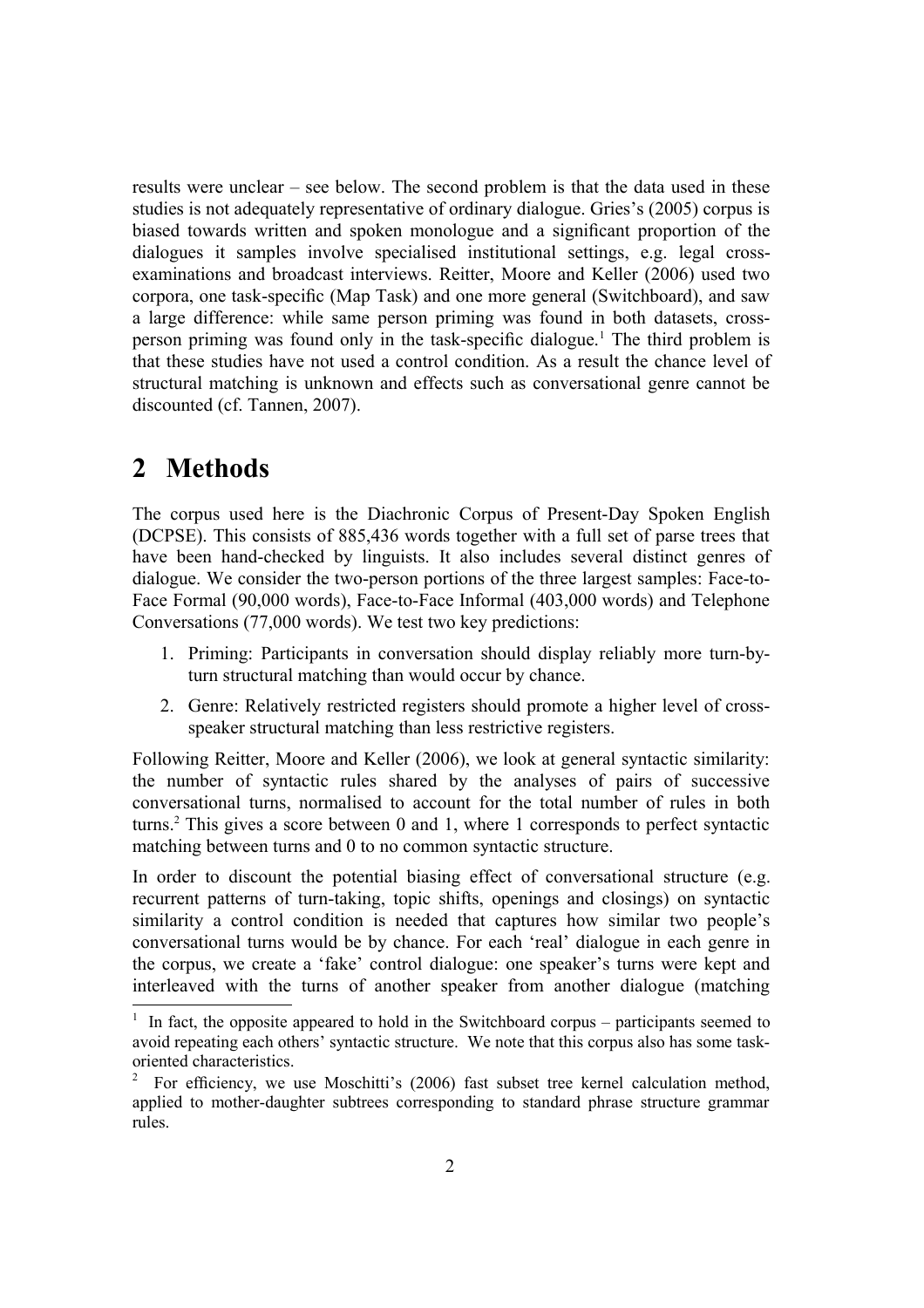dialogues by length as closely as possible, and discarding any unmatched turns from the end). These 'fake' control dialogues thus consist of the turns of two speakers who did not, in fact, interact.

### **3 Results**

In order to test predictions on Priming (1) and Genre (2) the average turn-by-turn syntactic similarity scores for each dialogue participant in each Genre were analysed in a mixed analysis of variance with Dialogue Type (Real  $\times$  Control) as a within subjects factor and Genre (Face-to-Face Formal  $\times$  Face-to-Face Informal  $\times$ Telephone Conversations) as a between subjects factor.

For cross-person similarity, the analysis showed no reliable difference between the Real and Control (i.e. 'fake') dialogues ( $F_{(1,237)} = 1.32$ ,  $p = 0.25$ ) and no interaction between Dialogue Type and Genre ( $F_{(2,237)} = 0.67$ , p = 0.51). The absolute levels of cross-turn syntactic matching were not reliably different from chance (see Table 1).

The analysis showed a significant main effect of Genre ( $F_{(2,237)} = 20.13$ ,  $p = 0.00$ ) and post-hoc Bonferroni tests showed reliable pairwise differences between each of the Genres sampled (Face-to-Face Formal  $\times$  Face-to-Face Informal  $p = 0.004$ ; Face-to-Face Formal  $\times$  Telephone Conversations:  $p = 0.000$ ; Telephone Conversations vs. Face-to-Face Informal  $p = 0.002$ ). Means are summarised in Table 1.

| <b>Dialogue Type</b>          | N   | Mean<br><b>Similarity</b> | S.D.   | Control<br><b>Similarity</b> | S.D.   |
|-------------------------------|-----|---------------------------|--------|------------------------------|--------|
| Face-to-Face Formal           | 60  | 0.21                      | (0.07) | 0.21                         | (0.06) |
| Face-to-Face Informal         | 91  | 0.19                      | (0.05) | 0.18                         | (0.05) |
| <b>Telephone Conversation</b> | 89  | 0.17                      | (0.05) | 0.16                         | (0.06) |
| <b>Overall Mean</b>           | 240 | 0.19                      | (0.06) | 0.18                         | (0.06) |

*Table 1: Mean Cross-Turn Syntactic Similarity*

# **4 Conclusions**

These results suggest that the strength and ubiquity of cross-person structural priming have been overstated (e.g. Pickering and Ferreira, 2008). There is insufficient data in the DCPSE corpus to definitively prove that there is no structural matching in ordinary conversation. However, in the dialogues considered here people's level of structural (syntactic) matching is no different from chance. We are as likely to use the same syntactic structures as someone we have not, in fact, spoken